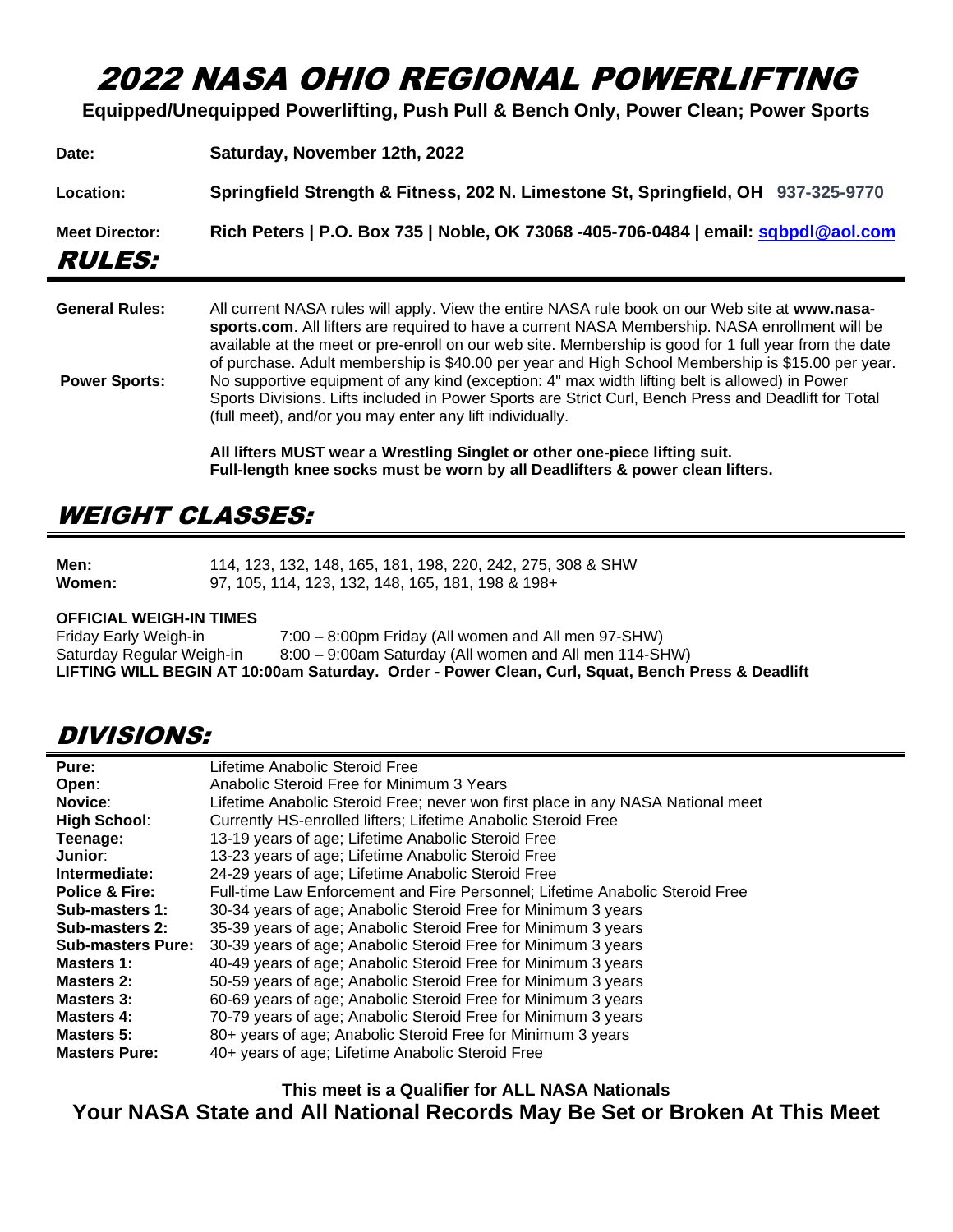# EVENT DEFINITIONS AND EQUIPMENT ALLOWED:

| <b>Equipped Powerlifting</b><br>Consists of lifter's best Squat, Bench Press and Deadlift for a<br>Total. Single-ply Squat Suit and BP Shirt + Lifting Belt and<br>Knee/Wrist wraps. | <b>Unequipped Powerlifting</b><br>Consists of lifter's best Squat, Bench Press and Deadlift<br>for a Total. Lifting Belt and Knee/Wrist wraps. |
|--------------------------------------------------------------------------------------------------------------------------------------------------------------------------------------|------------------------------------------------------------------------------------------------------------------------------------------------|
| <b>Equipped Push/Pull</b>                                                                                                                                                            | <b>Unequipped Push/Pull</b>                                                                                                                    |
| Consists of lifter's best Bench Press and Deadlift for a Total.                                                                                                                      | Consists of lifter's best Bench Press and Deadlift for a                                                                                       |
| Single-ply BP Shirt + Lifting Belt and Knee/Wrist wraps.                                                                                                                             | Total. Lifting Belt and Knee/Wrist wraps.                                                                                                      |
| <b>Equipped Bench Only</b>                                                                                                                                                           | <b>Unequipped Bench Only</b>                                                                                                                   |
| Single-ply BP Shirt + Lifting Belt and Wrist wraps.                                                                                                                                  | Lifting Belt and Wrist wraps.                                                                                                                  |
| <b>Retro Powerlifting</b><br>No Equipment except Belt                                                                                                                                | <b>Power Clean / Power Press</b><br>Lifting Belt & Wrist Wraps Only. Either Clean Only or<br>Clean + BP which is Power Press                   |

#### **Power Sports Full Meet**

Consists of the lifter's best Curl, Bench Press and Deadlift for a Total. 4" max width Lifting Belt only.

# ENTRY FEES:

### *\$10.00 Late Fee applies after Deadline Date on 1st entry. Cash and Credit Cards Only for all late entries.*

**Individual Lifters:** Powerlifting, Push/Pull, Bench Press Only (Equipped and Unequipped); Power Sports (Full Meet and Individual Events): **\$75.00 for first division entered; \$40.00 for each additional division entered.** NOTE: In Power Sports Individual Events – Awards in each individual event entered

**High School Lifters:** Powerlifting, Push/Pull, Bench Press Only (Equipped and Unequipped); Power Sports (Full Meet and Individual Events): **\$50.00 for first division entered; \$40.00 for each additional division entered.** NOTE: In Power Sports Individual Events – Awards in each individual event entered.

**Team Entry Fee: \$40.00 per team entry.** This fee is for the Team Trophy. Team rosters MUST be turned in by the start of lifting on Saturday. Maximum 10 members per team.

#### **Return All Entries and Entry Fees to: NASA | PO Box 735 | Noble, OK 73068 Or enter online at our Web site: [www.nasa-sports.com](http://www.nasa-sports.com/)**

# AWARDS:

**Individual Lifters:** 1st thru 5th Place Awards for each weight class in each division for Powerlifting, Push Pull, Bench Press Only, and Power Sports contests. Awards will consist of National Championship medals, Column Trophies, Sculptured Trophies, Large Plaques and Medium Plaques. Selection of all awards will be determined by overall rankings.

**Teams:** 1st thru 3rd Place Trophies for Powerlifting, Push Pull, Bench Press Only, and Power Sports Teams.

### STATE / NATIONAL RECORDS:

**All State & National Records can be broken in this meet.** Please check the current Records for the correct Division to enter and the current records. **You MUST be entered in the correct Division to break the Records.** i.e., to break Masters 1 records you MUST be entered in the Masters 1 Division. All Records are online; they MAY not be available at the meet. Please see details on our web site at **[www.nasa-sports.com](http://www.nasa-sports.com/)** National Records CAN be broken in this event.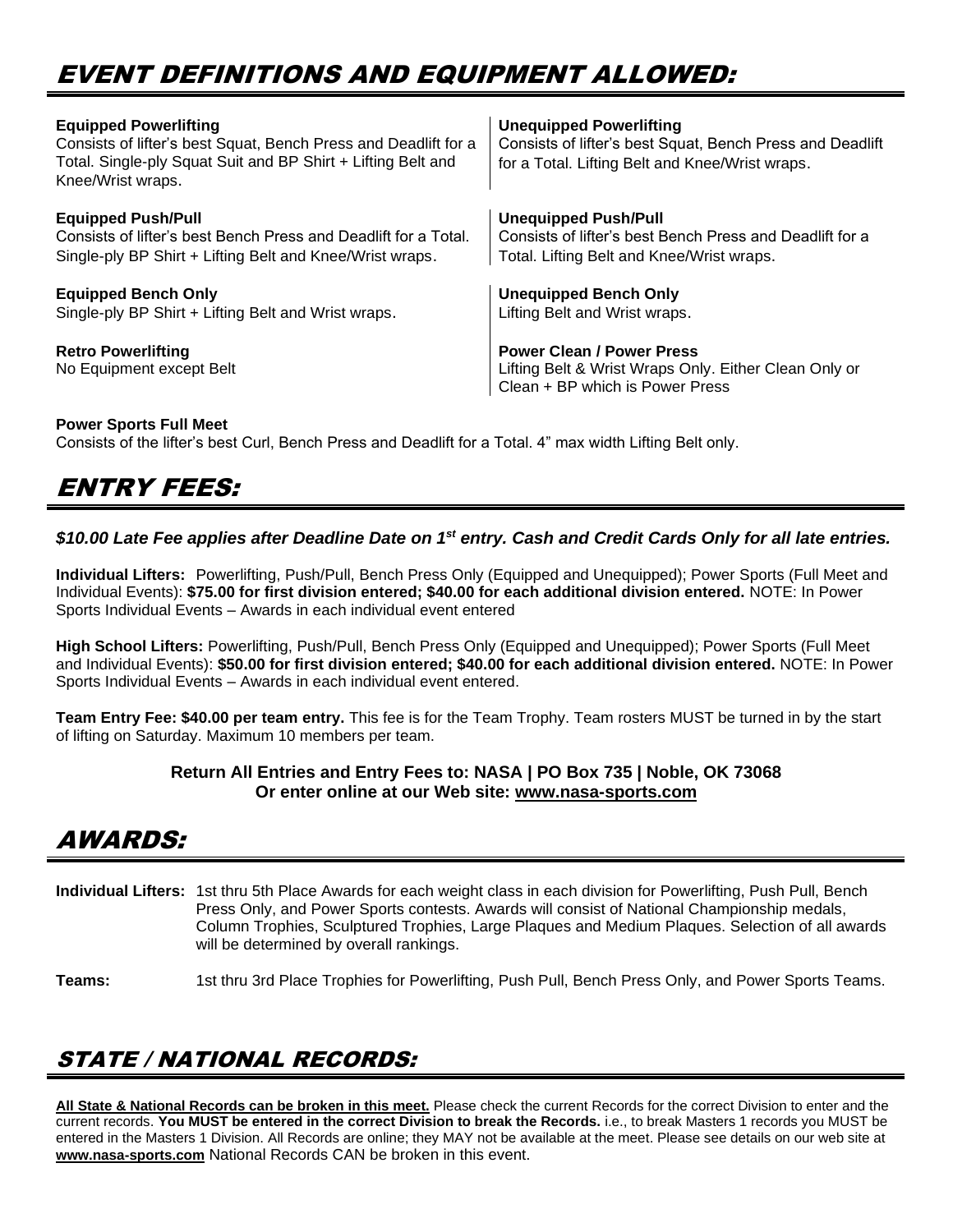| 2022 Ohio State Powerlifting<br>November $12th$ , 2022<br>Springfield Strength & Fitness, 202 N. Limestone St, Springfield, OH 937-325-9770<br>$\rightarrow$ IMPORTANT: Late Fee of \$10.00 (on first division only) Begins Nov. 7 <sup>th</sup> , 2022 $\leftarrow$                                                                                                                                                                                                                                                                                                                                                                                                                                                                                                                                                                                                                                                                                                                                                                                                                                                                                                                                                                                                                                                                                                                                                  |                                                 |                                                              |                                                |                                             |  |  |  |                |             |  |                     |                   |
|-----------------------------------------------------------------------------------------------------------------------------------------------------------------------------------------------------------------------------------------------------------------------------------------------------------------------------------------------------------------------------------------------------------------------------------------------------------------------------------------------------------------------------------------------------------------------------------------------------------------------------------------------------------------------------------------------------------------------------------------------------------------------------------------------------------------------------------------------------------------------------------------------------------------------------------------------------------------------------------------------------------------------------------------------------------------------------------------------------------------------------------------------------------------------------------------------------------------------------------------------------------------------------------------------------------------------------------------------------------------------------------------------------------------------|-------------------------------------------------|--------------------------------------------------------------|------------------------------------------------|---------------------------------------------|--|--|--|----------------|-------------|--|---------------------|-------------------|
|                                                                                                                                                                                                                                                                                                                                                                                                                                                                                                                                                                                                                                                                                                                                                                                                                                                                                                                                                                                                                                                                                                                                                                                                                                                                                                                                                                                                                       |                                                 |                                                              |                                                |                                             |  |  |  | <b>Name</b>    |             |  | <b>Weight Class</b> | <b>Sex</b><br>Age |
|                                                                                                                                                                                                                                                                                                                                                                                                                                                                                                                                                                                                                                                                                                                                                                                                                                                                                                                                                                                                                                                                                                                                                                                                                                                                                                                                                                                                                       |                                                 |                                                              |                                                |                                             |  |  |  | <b>Address</b> | <b>City</b> |  | <b>State</b>        | Zip               |
| <b>E-mail Address</b>                                                                                                                                                                                                                                                                                                                                                                                                                                                                                                                                                                                                                                                                                                                                                                                                                                                                                                                                                                                                                                                                                                                                                                                                                                                                                                                                                                                                 | Phone                                           |                                                              |                                                |                                             |  |  |  |                |             |  |                     |                   |
|                                                                                                                                                                                                                                                                                                                                                                                                                                                                                                                                                                                                                                                                                                                                                                                                                                                                                                                                                                                                                                                                                                                                                                                                                                                                                                                                                                                                                       |                                                 | Division(s) Entered (i.e. Juniors, Masters-1, Open, etc.):   |                                                |                                             |  |  |  |                |             |  |                     |                   |
| <b>Events Entered:</b>                                                                                                                                                                                                                                                                                                                                                                                                                                                                                                                                                                                                                                                                                                                                                                                                                                                                                                                                                                                                                                                                                                                                                                                                                                                                                                                                                                                                | <b>1st Division/Event</b><br>\$75 (\$50 for HS) | 2nd<br><b>Division/Event</b><br>\$40 (\$40 HS)               | 3rd<br><b>Division/Event</b><br>\$40 (\$40 HS) | <b>4th Division/Event</b><br>\$40 (\$40 HS) |  |  |  |                |             |  |                     |                   |
| Equipped Powerlifting - Full Meet                                                                                                                                                                                                                                                                                                                                                                                                                                                                                                                                                                                                                                                                                                                                                                                                                                                                                                                                                                                                                                                                                                                                                                                                                                                                                                                                                                                     |                                                 |                                                              |                                                |                                             |  |  |  |                |             |  |                     |                   |
| Unequipped Powerlifting - Full Meet                                                                                                                                                                                                                                                                                                                                                                                                                                                                                                                                                                                                                                                                                                                                                                                                                                                                                                                                                                                                                                                                                                                                                                                                                                                                                                                                                                                   |                                                 |                                                              |                                                |                                             |  |  |  |                |             |  |                     |                   |
| <b>Equipped Push Pull</b>                                                                                                                                                                                                                                                                                                                                                                                                                                                                                                                                                                                                                                                                                                                                                                                                                                                                                                                                                                                                                                                                                                                                                                                                                                                                                                                                                                                             |                                                 |                                                              |                                                |                                             |  |  |  |                |             |  |                     |                   |
| <b>Unequipped Push Pull</b>                                                                                                                                                                                                                                                                                                                                                                                                                                                                                                                                                                                                                                                                                                                                                                                                                                                                                                                                                                                                                                                                                                                                                                                                                                                                                                                                                                                           |                                                 |                                                              |                                                |                                             |  |  |  |                |             |  |                     |                   |
| Equipped Bench Only                                                                                                                                                                                                                                                                                                                                                                                                                                                                                                                                                                                                                                                                                                                                                                                                                                                                                                                                                                                                                                                                                                                                                                                                                                                                                                                                                                                                   |                                                 |                                                              |                                                |                                             |  |  |  |                |             |  |                     |                   |
| <b>Unequipped Bench Only</b>                                                                                                                                                                                                                                                                                                                                                                                                                                                                                                                                                                                                                                                                                                                                                                                                                                                                                                                                                                                                                                                                                                                                                                                                                                                                                                                                                                                          |                                                 |                                                              |                                                |                                             |  |  |  |                |             |  |                     |                   |
| Power Sports - Full Meet Curl, BP, DL                                                                                                                                                                                                                                                                                                                                                                                                                                                                                                                                                                                                                                                                                                                                                                                                                                                                                                                                                                                                                                                                                                                                                                                                                                                                                                                                                                                 |                                                 |                                                              |                                                |                                             |  |  |  |                |             |  |                     |                   |
| Power Sports Strict Curl Only                                                                                                                                                                                                                                                                                                                                                                                                                                                                                                                                                                                                                                                                                                                                                                                                                                                                                                                                                                                                                                                                                                                                                                                                                                                                                                                                                                                         |                                                 |                                                              |                                                |                                             |  |  |  |                |             |  |                     |                   |
| Power Sports Bench Press Only                                                                                                                                                                                                                                                                                                                                                                                                                                                                                                                                                                                                                                                                                                                                                                                                                                                                                                                                                                                                                                                                                                                                                                                                                                                                                                                                                                                         |                                                 |                                                              |                                                |                                             |  |  |  |                |             |  |                     |                   |
| Power Sports Deadlift Only                                                                                                                                                                                                                                                                                                                                                                                                                                                                                                                                                                                                                                                                                                                                                                                                                                                                                                                                                                                                                                                                                                                                                                                                                                                                                                                                                                                            |                                                 |                                                              |                                                |                                             |  |  |  |                |             |  |                     |                   |
| Power Clean Only or Power Press                                                                                                                                                                                                                                                                                                                                                                                                                                                                                                                                                                                                                                                                                                                                                                                                                                                                                                                                                                                                                                                                                                                                                                                                                                                                                                                                                                                       |                                                 |                                                              |                                                |                                             |  |  |  |                |             |  |                     |                   |
| <b>Retro Powerlifting</b>                                                                                                                                                                                                                                                                                                                                                                                                                                                                                                                                                                                                                                                                                                                                                                                                                                                                                                                                                                                                                                                                                                                                                                                                                                                                                                                                                                                             |                                                 |                                                              |                                                |                                             |  |  |  |                |             |  |                     |                   |
| Total number of Divisions Entered:                                                                                                                                                                                                                                                                                                                                                                                                                                                                                                                                                                                                                                                                                                                                                                                                                                                                                                                                                                                                                                                                                                                                                                                                                                                                                                                                                                                    |                                                 | <b>Total Amount Enclosed</b><br>Incl. Late Fee if applicable |                                                | Check No.                                   |  |  |  |                |             |  |                     |                   |
| I Realize This Competition is an Anabolic Steroid Free Meet and that I MAY be Tested by Urinalysis                                                                                                                                                                                                                                                                                                                                                                                                                                                                                                                                                                                                                                                                                                                                                                                                                                                                                                                                                                                                                                                                                                                                                                                                                                                                                                                    |                                                 |                                                              |                                                |                                             |  |  |  |                |             |  |                     |                   |
| In consideration of your acceptance of this entry, I hereby waive, for myself, my heirs and assigns all claims for injury or damages<br>which I may incur by virtue of my competing in this contest as against, the Springfield Health & Fitness, Pat Frock, Rich Peters, Tad<br>Peters, NASA Powerlifting, the facility used and any and all of their agents and employees. I also realize that the sport of Powerlifting is<br>a high risk sport and that I could be injured. I certify that I am in good physical health and have no serious health problems and that I<br>assume full responsibility for such conditions including the Covid 19 Virus. I realize that I am fully responsible for my well-being and<br>safety in the warm-up room, on the lifting platform and while I am lifting at this event. I certify, by my signature, that I have read this<br>waiver and fully understand and accept its terms. I agree to the testing methods adopted by NASA, Coefficient System and/or Urine<br>Testing. I agree that if I test positive for anabolic steroids my name can be made public. I also agree to abide by the NASA Rules<br>of Conduct and Sportsmanship. I do hereby verify my acceptance by my signature below. By entering on-line I accept the terms of this<br>waiver.<br>Do Not Sign This Waiver Before Reading It Fully and Carefully. If you do not accept its terms, DO NOT sign it. |                                                 |                                                              |                                                |                                             |  |  |  |                |             |  |                     |                   |
|                                                                                                                                                                                                                                                                                                                                                                                                                                                                                                                                                                                                                                                                                                                                                                                                                                                                                                                                                                                                                                                                                                                                                                                                                                                                                                                                                                                                                       |                                                 |                                                              |                                                |                                             |  |  |  |                |             |  |                     |                   |
| <b>Athlete's Signature</b>                                                                                                                                                                                                                                                                                                                                                                                                                                                                                                                                                                                                                                                                                                                                                                                                                                                                                                                                                                                                                                                                                                                                                                                                                                                                                                                                                                                            |                                                 |                                                              | <b>Date</b>                                    |                                             |  |  |  |                |             |  |                     |                   |
| Parent's Signature if Athlete is under 18 years of age                                                                                                                                                                                                                                                                                                                                                                                                                                                                                                                                                                                                                                                                                                                                                                                                                                                                                                                                                                                                                                                                                                                                                                                                                                                                                                                                                                |                                                 |                                                              |                                                |                                             |  |  |  |                |             |  |                     |                   |
|                                                                                                                                                                                                                                                                                                                                                                                                                                                                                                                                                                                                                                                                                                                                                                                                                                                                                                                                                                                                                                                                                                                                                                                                                                                                                                                                                                                                                       | NASA * P.O. Box 735 * Noble, OK 73068           | <b>Return All Entries and Entry Fees to:</b>                 |                                                |                                             |  |  |  |                |             |  |                     |                   |